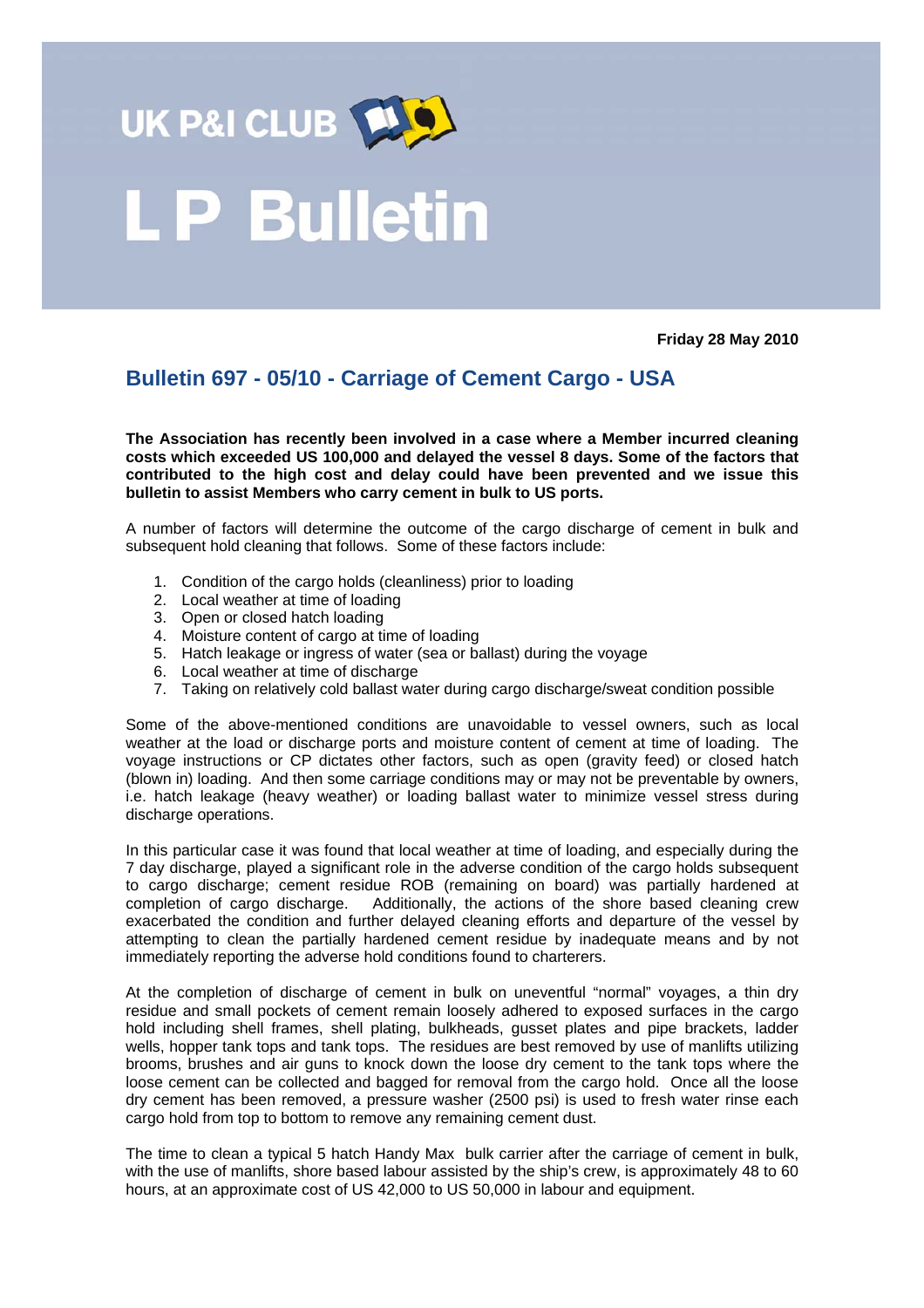The below photo was taken after the initial cleaning operation was completed (sweep, blow and pressure wash). Note remaining residues of semi-hardened cement on all surfaces. Under normal conditions all cement residue would have been removed.



Due to the semi-hardened nature of the cement residue subsequent to discharge, a more aggressive approach should have been followed from the outset of cleaning. Namely, stiff bristle brushes and hand scrapers should have been used to remove as much cement residue prior to pressure washing. The 2,500 psi pressure washers did not have enough force to remove the semi-hardened cement residue. Applying the water to the residue aided in the curing process of the cement. Unfortunately, the cleaning company continued to pressure wash each of the cargo holds top to bottom before much larger 20,000 psi pressure washers could be loaded on board.

In the below photo the cement residue is being removed by a 20,000 psi machine; however, at a much higher cost and delay. A second barge was required to transport the additional equipment out to the ship lying at anchor, as well as a fresh water barge to supply the larger power washers with clean feed water.